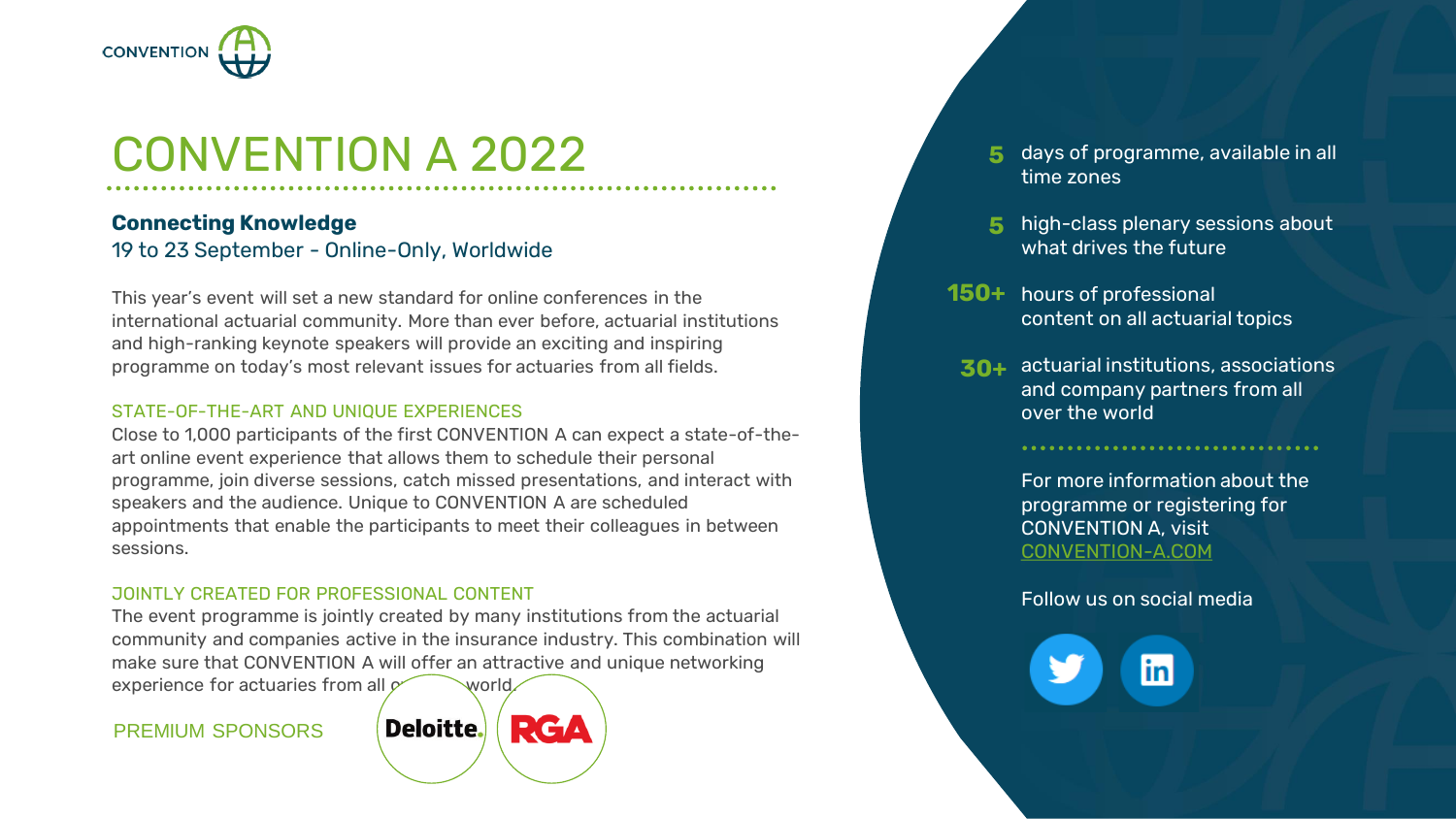

## european actuarial academy

### **2** Get your [ticket now!](https://www.actuarial-events.com/event/5188a0cf-7d43-4171-a9e2-ddbac14794a0/regPage:fad1541d-ff89-414e-bd81-f750248e5260?tm=HQ6wQbm9aFMXYkkxPj11zRZ3BzI0Aekk04Uw77QvPKw&locale=en-US)

### **European Actuarial Academy**

Wednesday, September 21, 13:00-17:00 CET, English

### • Actuarial Data Science

- **EXPLORED Interpretable Machine Learning and Economic Data: Volatility Spillover along the Supply Chains**
- Customer Analytics in Insurance Status and Challenges
- **Exposure Measures for Motor Telematics Risk Modeling: A Wildlife Analysis**
- **·** hr bluebox Lapse Analysis Using CART
- Laying Down Harmonised Rules on AI the Artificial Intelligence Act
- **Quantum Analytics for Insurance Is the Hype Real?**
- Mortality Estimation, Markov Chains and Deep Learning

### **Speakers:**









**Andreas Hofmann Christian Weiß Clemens Frey**











**Fabian Transchel**

**Janine Lüschen**

**Stefan Nörtemann Theo Berger**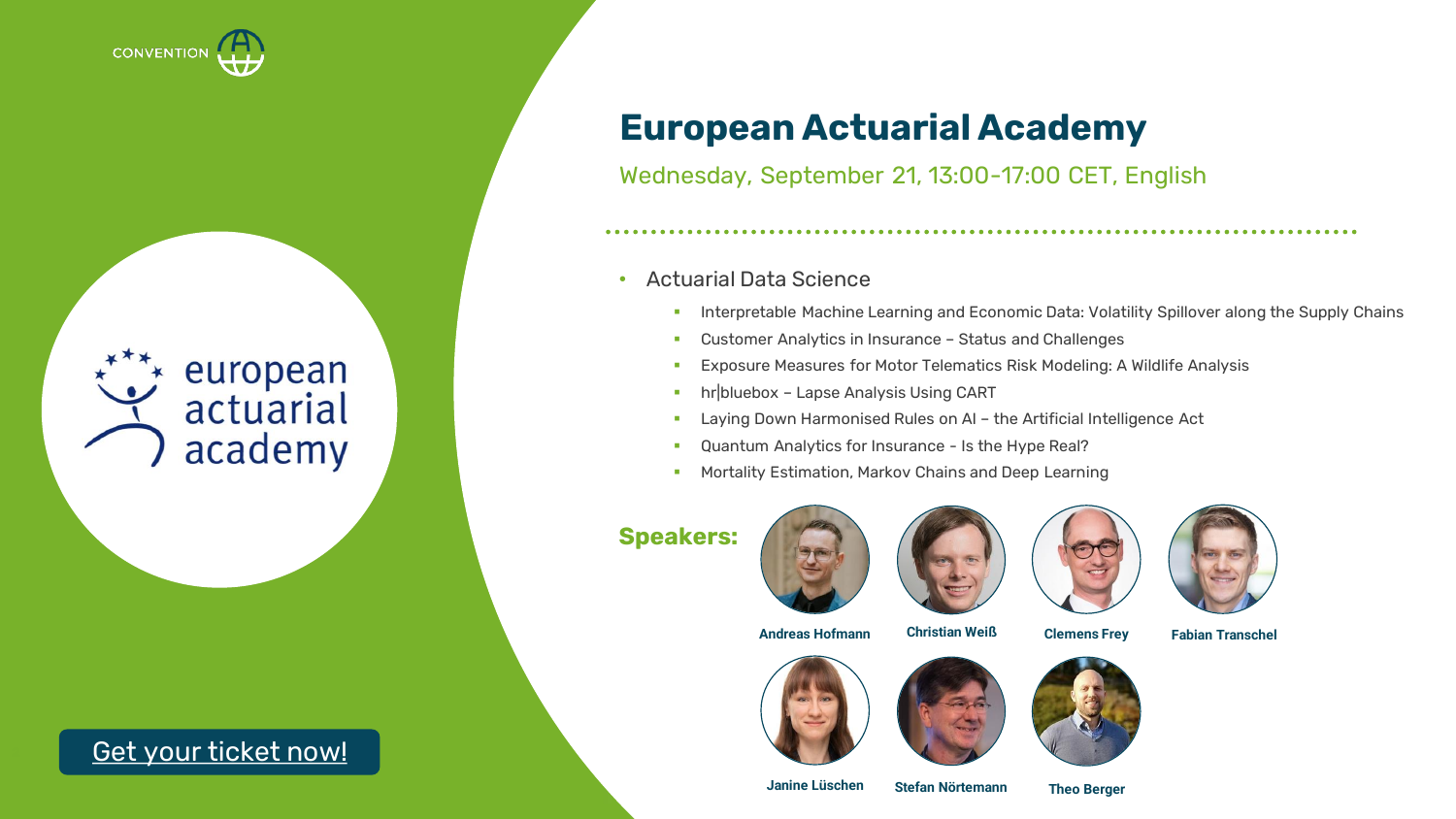

### **Actuarial Data Science Programme in Detail (1/2)**

Wednesday, September 21, 13:00-17:00 CET, English

#### Interpretable Machine Learning and Economic Data: Volatility Spillover along the Supply Chains (T. Berger)

We introduce a financial network approach to quantify the impact of counterparty risk on firms' daily market risk, measured via conditional volatility. We asses competing econometric and machine learning approaches and assess the economic interpretability of the applied machine learning algorithms. We find that XGBoost in combination with SHAP values describe a sensible choice for large economic data sets which are described by a panel structure. Also, suppliers are exposed to additional fundamental risk that is not captured by the suppliers' market beta, which gets transferred along the supply chains. The identified risk spillover impact both dimension and quality of the suppliers' market risk assessment: If customers experience large losses, suppliers' variance forecasts increase by (up to) 1% and the probability of suppliers' extreme losses doubles the next day.

#### Customer Analytics in Insurance – Status and Challenges (C. Frey)

Customer Analytics is a prominent and important example for the application of Machine Learning and AI in the insurance industry. It is a key tool for insurers to improve their understanding of customers' needs, to strengthen customer experience and to prepare new insurance business models. In the presentation, the current status of Customer Analytics in insurance markets will be presented (starting from the German insurance market). I will elaborate the key challenges for strengthening this use case of Machine Learning and AI for insurers, and will in particular analyse data requirements as well as regulatory issues around Customer Analytics. The explainability of Machine Learning algorithms and their results is of specific importance, so I will set a special focus on mathematical approaches which are useful in this context.

#### Exposure Measures for Motor Telematics Risk Modeling: A Wildlife Analysis (A. Hofmann)

Wildlife-vehicle collisions (WVCs) threaten the health of road users and wildlife alike. Furthermore, they cause high insurance claims every year. Although influencing factors have already been investigated in various studies, developing a robust model for risk assessment, especially for individual journeys and road sections, remains challenging. Challenges are, in particular, the data availability, heterogeneous area-specific conditions, and a large amount of influencing factors. In our research we address those challenges by evaluating the feasibility of AI-based systems for the risk assessment of WVCs by discussing requirements, available data, and methods. In this presentation we give an overview over our current and future research. Examples will be based on the WVC data provided by the German federal states.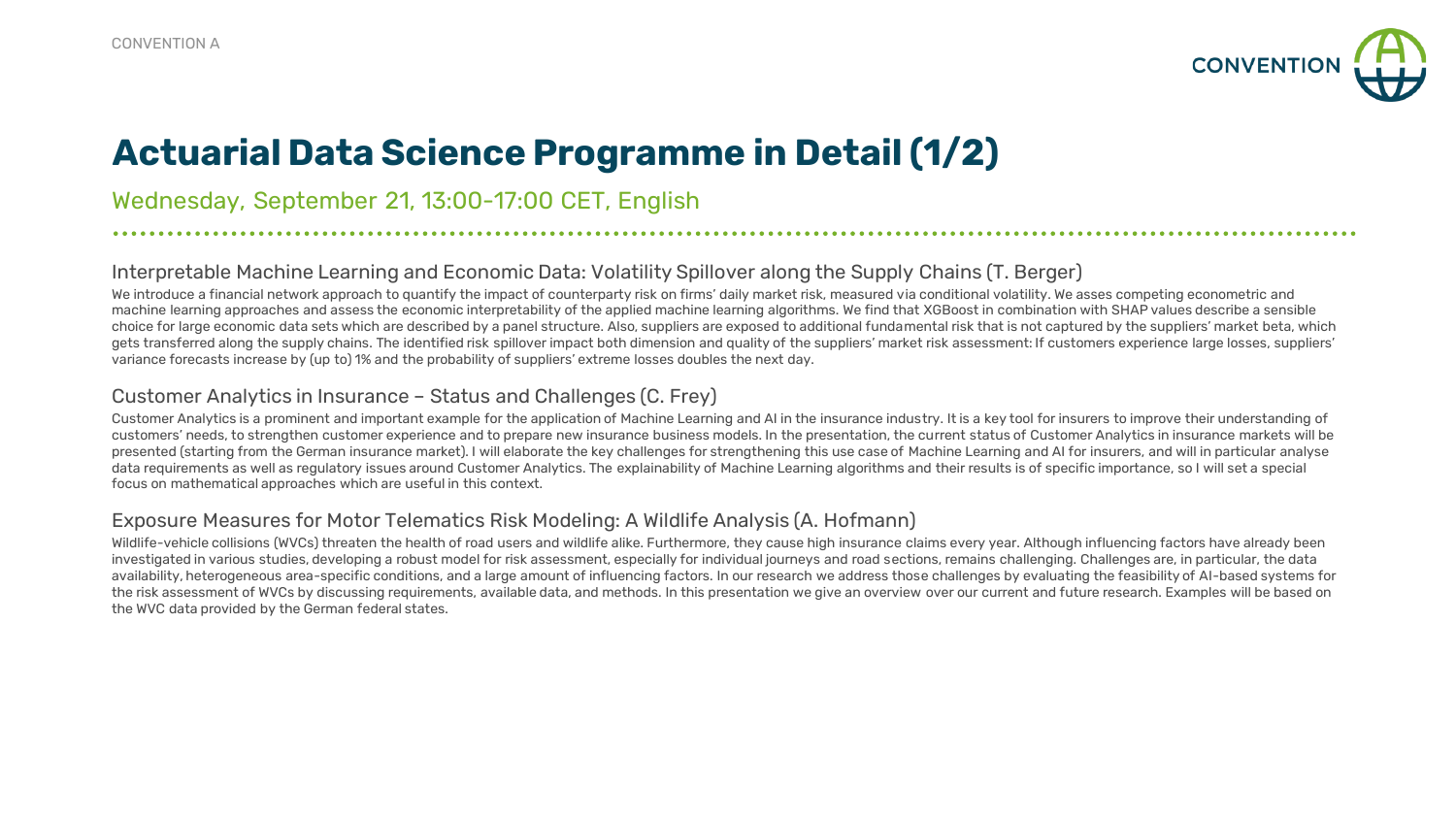

### **Actuarial Data Science Programme in Detail (2/2)**

Wednesday, September 21, 13:00-17:00 CET, English

### hr|bluebox – Lapse Analysis Using CART (J. Lüschen)

Early lapses of life insurance policies can be a great nuisance to primary insurers. Typically, the agent or broker receives a commission for each policy sold, which can be higher than the annual premium paid by the policy holder. If the policy holder then lapses before the end of the first year, the primary insurer suffers a financial loss, even though no claim was made. hr|bluebox is a data analytics service offered by Hannover Re with the goal of decreasing the early lapse rate. There is no universal solution to this problem, as the reasons why policy holders lapse differ between products and markets. In order to identify the drivers of early lapse in a specific portfolio, a crucial step is therefore to detect and describe high-lapse or low-lapse segments in the existing data. For this purpose, we developed a modified version of the Classification and Regression Trees (CART) algorithm that is targeted not at individual prediction, but at segment detection. The results are easy to interpret and validate and thus form a useful basis for decision making.

In this presentation, we will give you an overview of the hr|bluebox approach, talk about our experience when applying this approach and share with you some lessons learned.

### Laying Down Harmonised Rules on AI – the Artificial Intelligence Act (S. Nörtemann)

With the further development and rapid spread of systems based on Artificial Intelligence (AI), ethical questions in this context are gaining in importance. The use of AI with its specific risks (e.g. opacity, complexity, dependency on data, autonomous behaviour) can adversely affect a number of fundamental rights enshrined in the EU Charter of Fundamental Rights. Against this background, the European Commission presented a proposal for regulation on 21.04.2022, the so-called Artificial Intelligence Act (AIA). The proposal seeks to ensure a high level of protection for those fundamental rights and aims to address various sources of risks through a clearly defined risk-based approach. The presentation will give a brief overview of the structure and main provisions of the AIA and discuss possible applications to the insurance industry.

### Quantum Analytics for Insurance - Is the Hype Real? (F. Transchel)

Quantum computing is amongst the top contenders for being one of the most hyped technologies right now, both in general, but specifically so in finance and insurance. Ever closer to practical availability and proof-of-concept applications, the questions of product readiness and economic viability will become increasingly pressing.

Looking at specific use cases from both a practical as well as a conceptual perspective, we aim to give an account of the status quo with respect to the natural questions about this technology: When, how and in what form can quantum computing play a role in the actuarial sciences?

### Mortality Estimation, Markov Chains and Deep Learning (C. Weiß)

Standard actuarial quantities as the premium value can be interpreted as compressed, lossy information about the underlying Markov process. We introduce a machine learning method to reconstruct the underlying Markov chain given collective information of a portfolio of contracts. Our neural architecture explainably characterizes the process by explicitly providing one-step transition probabilities. Our methodology is successfully tested for a realistic data set of German term life insurance contracts. Further, we provide an intrinsic, economic model validation to inspect the quality of the information decompression.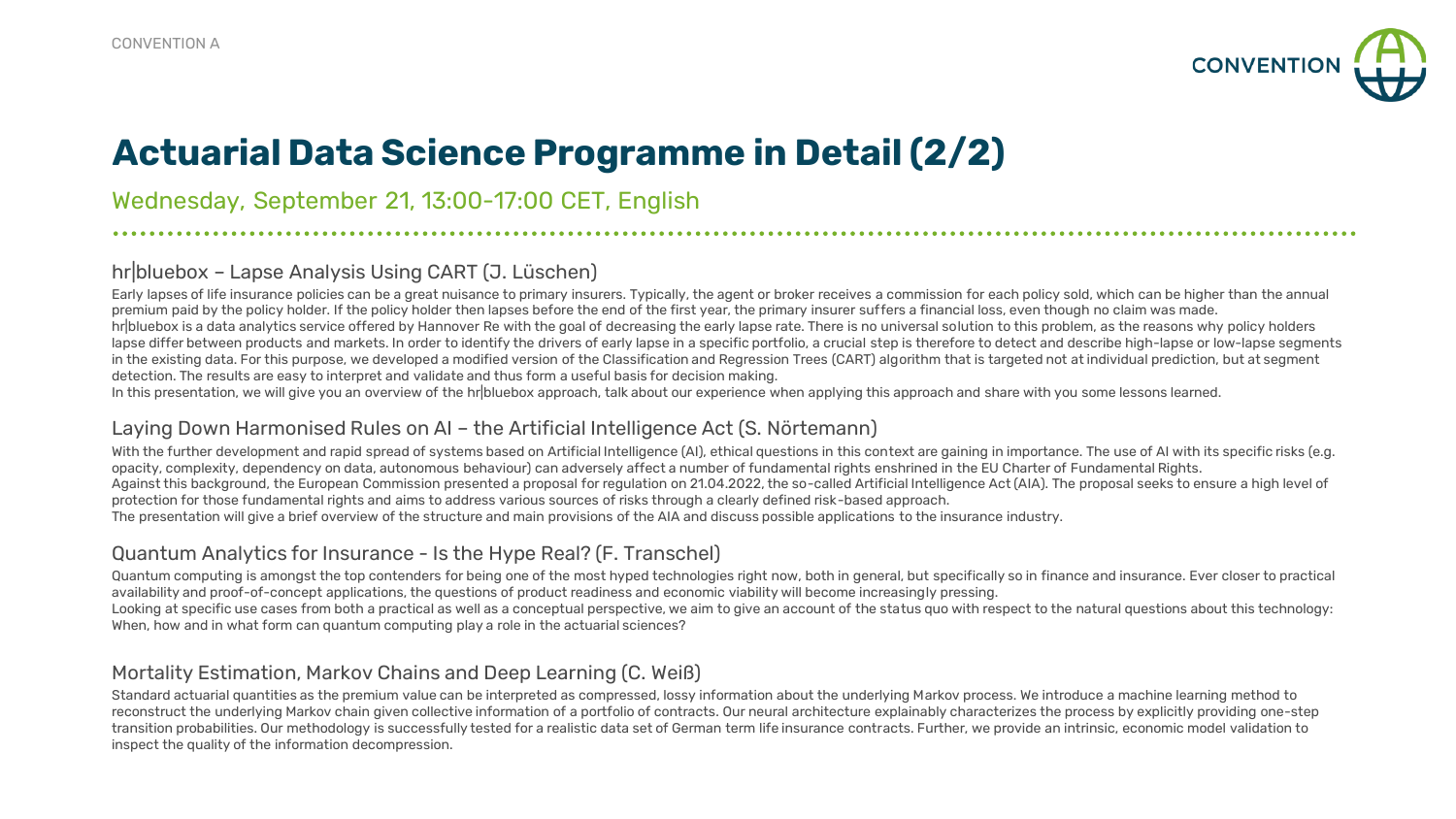

# european<br>actuarial academy

**<sup>5</sup>** Get your [ticket now!](https://www.actuarial-events.com/event/5188a0cf-7d43-4171-a9e2-ddbac14794a0/regPage:fad1541d-ff89-414e-bd81-f750248e5260?tm=HQ6wQbm9aFMXYkkxPj11zRZ3BzI0Aekk04Uw77QvPKw&locale=en-US)

### **European Actuarial Academy**

Thursday, September 22, 9:00-13:00 CET, English

- Climate Change: What Does it Mean to Life, Health and Non-Life Insurers?
	- Life
	- Health
	- Non-Life
	- Regulatory

**Speakers:**











**Abdal Chaudhry Alexander Krauskopf**

**Amy Nicholson Dave Evans Han Li**









**Leighton Hunley Michael Leitschkis Sinéad Clarke Qihe Tang**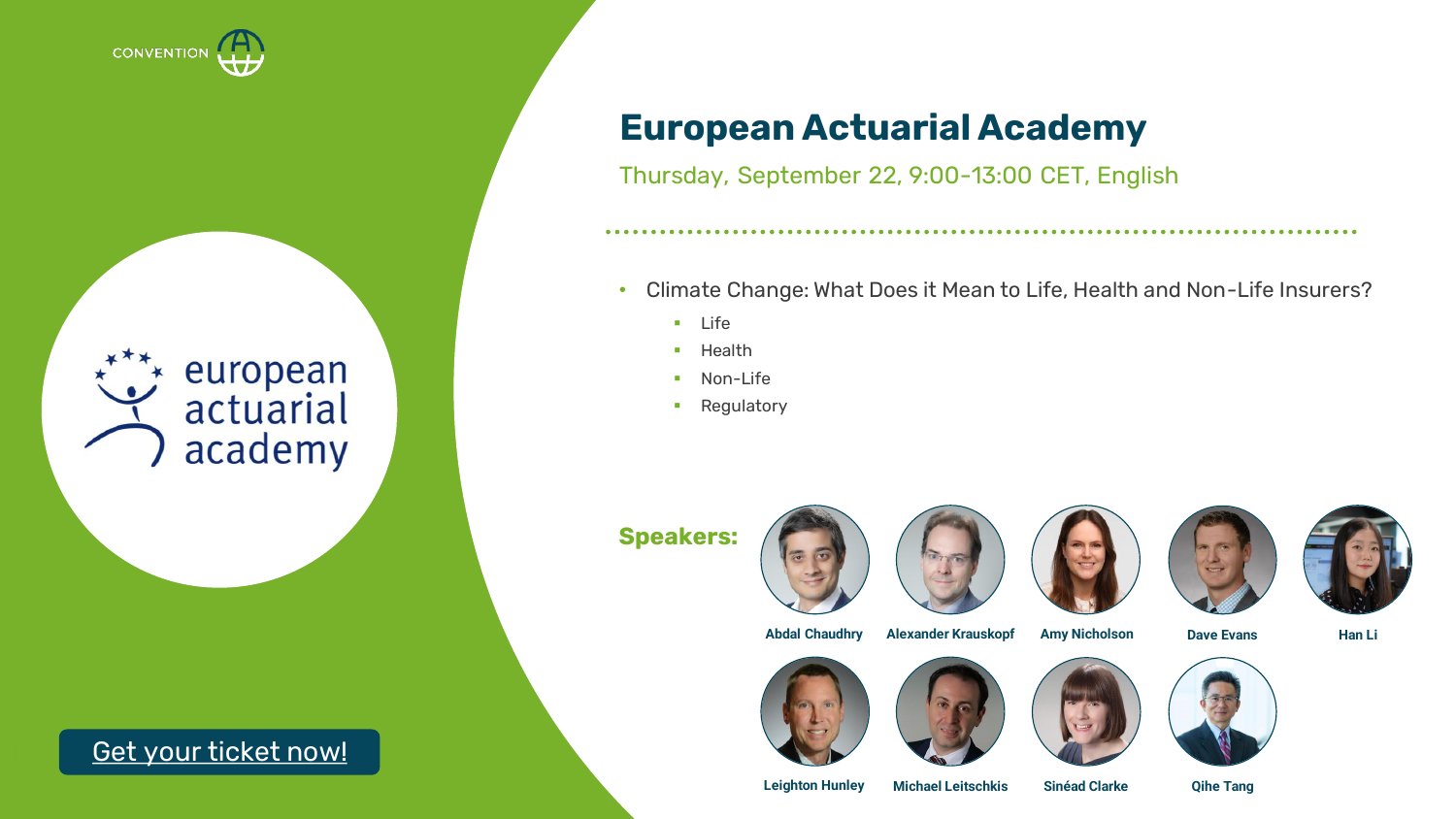

### **Climate Change Programme in Detail (1/2)**

Thursday, September 22, 9:00-13:00 CET, English

### Health (A. Krauskopf)

In addition to the directly visible damage caused by floods and wildfires, climate change also has consequences for people's health. In the presentation, we would like to show the main drivers of climate change on the development and accumulation of diseases. We will then look at how these consequences can affect the physical risks of a health insurer.

### Life (A. Chaudhry, H. Li, M. Leitschkis, Q. Tang)

In this session, we examine the impact of climate change upon life insurance by focusing on the mortality risk example. We apply multivariate extreme value theory in order to estimate the tail dependency between a climate variable such as temperature and the death count. Subsequently, we discuss how these results can be applied within a long-term projection in an actuarial model.

### Non-Life (L. Hunley, D. Evans)

In this session, we begin with an overview of flood-related climate risk. We will then discuss several applications of flood and climate modeling as an input to financial models, along with best practices for integrating them with financial models. As an example, we present a case study on flood and climate risk to residential property and mortgage risk in the United States.

### Regulatory (S. Clarke, A. Nicholson)

This session will focus on climate risk for life insurers and the various regulatory requirements and market trends across Europe. Following a brief introduction to climate risk, we will outline the current regulatory activity in the UK (widely seen as the most advanced European regulator with respect to climate risk) and across Europe including the latest EIOPA activity. We will then set out practical guidance for firms when getting started with climate change and tackling some of the common challenges that arise, using case studies from our own experience working with insurers in Ireland and the UK. This will cover various aspects of managing climate risk including governance, embedding into all areas of the Risk Management Framework, scenario analysis, disclosures and strategy.